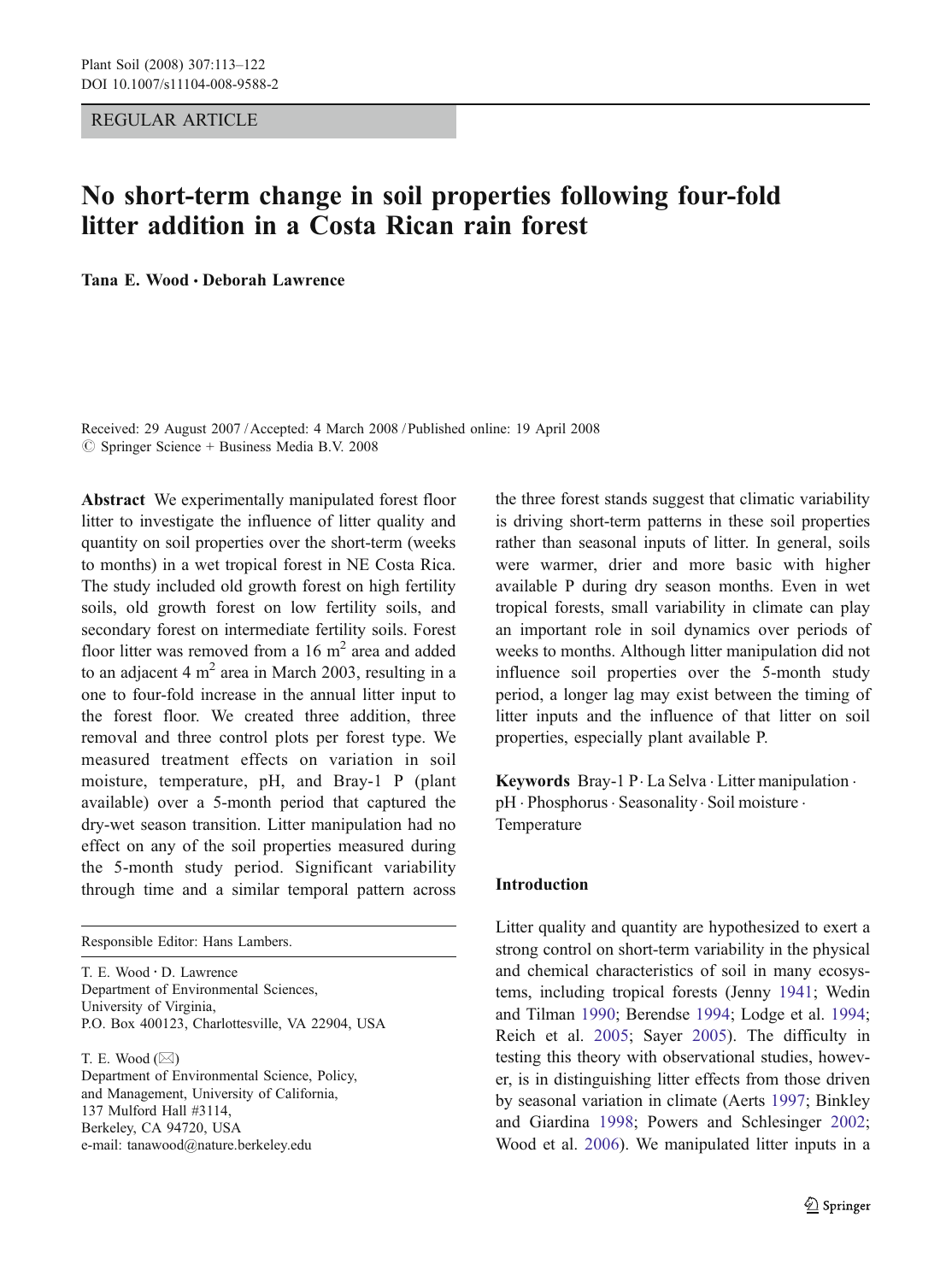wet tropical forest to separate effects of variability in litter quality and quantity from short-term effects of climate on soils.

Climatic variability in the tropics occurs in the form of drying and rewetting cycles, even in wet tropical forests characterized by only 3 to 4 months per year of rainfall <200 mm/month (Walsh and Newbery [1999](#page-9-0)). These cycles can affect soil processes via the influence of precipitation on soil moisture, litter production, decomposition rates, microbial activity and soil nutrients (Lodge et al. [1994](#page-8-0); McGrath et al. [2000](#page-8-0); Cleveland et al. [2004](#page-8-0)). During dry season months, litter accumulates on the forest floor as the amount of litterfall increases, decomposition rates slow, and immobilization is high (Singh et al. [1989](#page-9-0); Lodge et al. [1994](#page-8-0); Cleveland et al. [2006](#page-8-0)). With the onset of the wet season, decomposition rates and turnover of microbial biomass increases, leading to a pulse of nutrients to the soil (Ladd et al. [1977](#page-8-0); Singh et al. [1989](#page-9-0); Lodge et al. [1994](#page-8-0); McGrath et al. [2000](#page-8-0); Campo et al. [2001](#page-8-0)). Therefore, the amount of available nutrients in the soil is likely to be highest just after the onset of the wet season when nutrients from accumulated litter are mineralized.

In addition to pulsed nutrient release from decomposing litter, seasonal fluctuations in the thickness of the litter layer may also impact soil processes by influencing the exchange of water and energy between the soil and atmosphere (Putuhena and Cordery [1996](#page-8-0); Ogée and Brunet [2002](#page-8-0)). Thicker litter layers tend to support higher soil moisture and temperature, serving as a buffer against small variations in climatic conditions (Putuhena and Cordery [1996](#page-8-0) [pine and eucalyptus forest, Australia]; Ogée and Brunet [2002](#page-8-0) [pine forest, France]). Moreover, thick layers of decomposing organic matter may lead to local acidification of the soil in the short-term due to the production of organic acids (Killham [1994](#page-8-0); Sayer [2005](#page-9-0)). Therefore, soil pH is likely to be highest in the dry season when the forest floor is at its thickest and decrease as the wet season progresses. In addition, sites with thick forest floors will likely demonstrate less seasonal variation in soil moisture and temperature than sites with thin forest floors.

Landscape scale variability in soil fertility could lead to differences in the timing and magnitude of seasonal variation in soil characteristics due to differences in microclimate, litter quality, litter production (Ewel [1976](#page-8-0); Swift et al. [1979](#page-9-0); Read and Lawrence

[2003](#page-8-0); Lawrence [2005](#page-8-0); Wood et al. [2006](#page-9-0)) and decomposition rates (Ewel [1976](#page-8-0); Swift et al. [1979](#page-9-0); Xuluc-Tolosa et al. [2003](#page-9-0); Torn et al. [2005](#page-9-0)) among the different forest types. High fertility soils tend to have higher nutrient concentrations in the litter and faster decomposition rates of both litter and soil organic matter than lower fertility sites (Van den Driessche [1974](#page-9-0); Swift et al. [1979](#page-9-0); Vitousek [1982](#page-9-0); Hobbie [1992](#page-8-0); Zech et al. [1997](#page-9-0); Torn et al. [2005](#page-9-0)). Therefore, forests on higher fertility soils are likely to have an earlier and larger influx of pulsed nutrients than forests on lower fertility soils.

In addition to differences in soil nutrient availability, forest age can also play an important role in soil properties. Secondary forests can differ from old growth forests in microclimate, litter production, litter quality, and soil nutrient status. In general, the microclimate of secondary forests tends to have higher air temperatures and evaporative drying rates and lower relative humidity (Arunachalam and Arunachalam [1999](#page-8-0); Didham and Lawton [1999](#page-8-0); Martius et al. [2004b](#page-8-0); Vasconcelos and Laurance [2005](#page-9-0)). Secondary forests also have high litter production accompanied by high nutrient concentrations relative to their old growth counterparts (Brown and Lugo [1990](#page-8-0); Read and Lawrence [2003](#page-8-0); Lawrence [2005](#page-8-0); however, see Martius et al. [2004a](#page-8-0)). Additionally, secondary forest soils may have higher soil pH and cation exchange capacity than older forests (McGrath et al. [2001](#page-8-0)). Therefore, secondary forest regenerated from pasture is likely to have higher soil temperature and soil pH accompanied by lower soil moisture than old growth forest. In addition, the high litter nutrient inputs combined with the dry, warm microclimate found in secondary forests could lead to lower dry season nutrient availability when litter accumulation is high and decomposition rates are low, followed by a larger pulse of available soil nutrients with the onset of the wet season when decomposition rates increase.

In this study, we evaluated the influence of both the quality and quantity of forest floor litter on soil temperature, moisture, pH, and Bray-1 phosphorus (P) from the dry to wet season transition in a wet tropical forest in Costa Rica. We manipulated forest floor litter in three forest types (secondary-intermediate P, old growth-low P, old growth-high P), which enabled us to evaluate a wide range of litter quality and quantity. We hypothesized that: (1) available soil P, moisture and acidity would increase and soil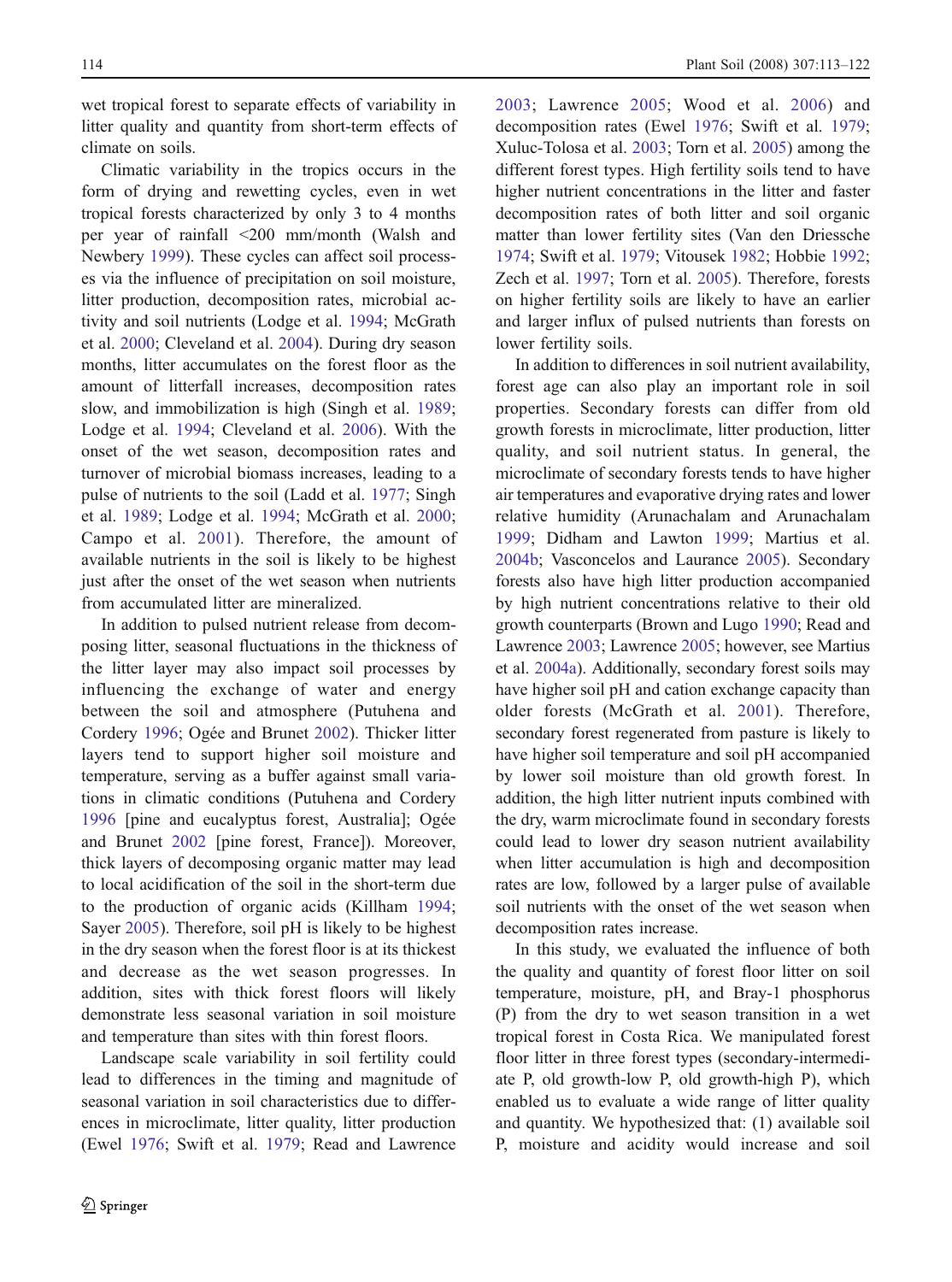<span id="page-2-0"></span>temperature would decrease as the wet season progressed due to increased decomposition of forest floor litter with the onset of the wet season, (2) soil temperature and moisture would increase with the quantity of litter inputs due to the impact of forest floor litter on the exchange of water and energy between the soil and the atmosphere, while soil pH would decrease due to greater organic acid production, (3) additions of high P litter (e.g. high quality) would have a positive effect on available soil P, and the positive effect would occur earlier in sites with high P litter than sites with low P litter due to associated differences in decomposition rates, (4) the secondary-intermediate P site would have higher soil temperatures and pH accompanied by lower soil moisture than old growth forest due to the warm, dry microclimate of secondary forest sites. We also hypothesized that the secondary forest site would demonstrate the largest increase in available soil P with the onset of the wet season due to the greater quantity and quality of litter produced relative to old growth forest.

# Materials and methods

#### Study sites

This research was conducted at La Selva Biological Station in northeast Costa Rica (10°26′ N, 84°00′ W). La Selva is classified as a tropical wet forest, receiving on average 4300 mm of rainfall per year (OTS unpublished data). The driest period lasts from January to April, with an average of 100–200 mm of rainfall per month (Chazdon et al. [2005](#page-8-0)). The soils are highly weathered with a low base-exchange capacity, and are classified as oxisols according to US Taxonomy (Kleber et al. [2007](#page-8-0)).

In March 2003, during peak litterfall, we manipulated forest floor litter in high fertility old growth forest (high P), low fertility old growth forest (low P), and secondary forest regenerated from pasture on intermediate fertility soil (intermediate P; Table 1). We define high fertility as having high soil/litter P because P is the main limiting nutrient for the study area (Wood et al. [2005](#page-9-0)). Pentaclethra macroloba is

| Site characteristics                                                         | Site name      |            |              |  |  |
|------------------------------------------------------------------------------|----------------|------------|--------------|--|--|
|                                                                              | A <sub>4</sub> | L5         | Lindero Peje |  |  |
| Fertility (soil P level)                                                     | High           | Low        | Intermediate |  |  |
| Age                                                                          | Old growth     | Old growth | 23-years     |  |  |
| Annual litter input (Mg $ha^{-1}$ year <sup>-1</sup> ) <sup>a, b</sup>       | 8.9            | 8.7        | 11.6         |  |  |
| Annual litter P input (kg ha <sup>-1</sup> year <sup>-1</sup> ) <sup>c</sup> | 8.5            | 5.3        | 9.3          |  |  |
| Leaf litter [P] $(mg g^{-1})^d$                                              | 0.96           | 0.61       | 0.80         |  |  |
| Total soil P ( $\mu$ g g <sup>-1</sup> ) <sup>e, f</sup>                     | 1650           | 579        | 810          |  |  |
| Bray-1 P $(\mu g g^{-1})^g$                                                  | 11.93          | 6.03       | 5.41         |  |  |
| Soil N (mg $g^{-1}$ ) <sup>e, f</sup>                                        | 4.56           | 5.16       | 4.5          |  |  |
| Soil $N: P^{e, f}$                                                           | 2.76           | 8.91       | 5.56         |  |  |
| Soil C $(mg g^{-1})^{e, f}$                                                  | 51.16          | 61.93      | 52.13        |  |  |

Table 1 Site characteristics of the three study sites

<sup>a</sup> Old growth forest total fine litterfall (leaves, reproductive material, twigs <1 cm diameter) was collected from nine pairs of 0.25 m<sup>2</sup> traps in a 0.5 ha area (each standing basked trap paired with an equal-area quadrat demarcated on the ground) for 1 year prior to litter manipulation. The ground-level "traps" were used to collect litter items >50 cm long; all other fine litter was collected in the standing traps (DA Clark unpublished data)

 $b$  Secondary (23-year) total fine litterfall (leaves, reproductive material, twigs <1.8 cm diameter) was collected from 20 0.64 m<sup>2</sup> traps in a 1.0 ha area for 1 year prior to litter manipulation (D Lawrence submitted)

 $c$  Annual Litter P Input was calculated as the Annual litter input  $\times$  Mean leaf litter P concentration for the respective sites (Wood et al. [2008](#page-9-0))

<sup>d</sup> Mean leaf litter [P] (Wood et al. [2008](#page-9-0))

<sup>e</sup> Old growth soils were collected to 10 cm depth (Espeleta and Clark [2007](#page-8-0))

 $f$ Secondary (23-year) soils were collected to 15 cm depth (D Lawrence unpublished data)

 $g$  Soils collected to 5 cm depth (this study)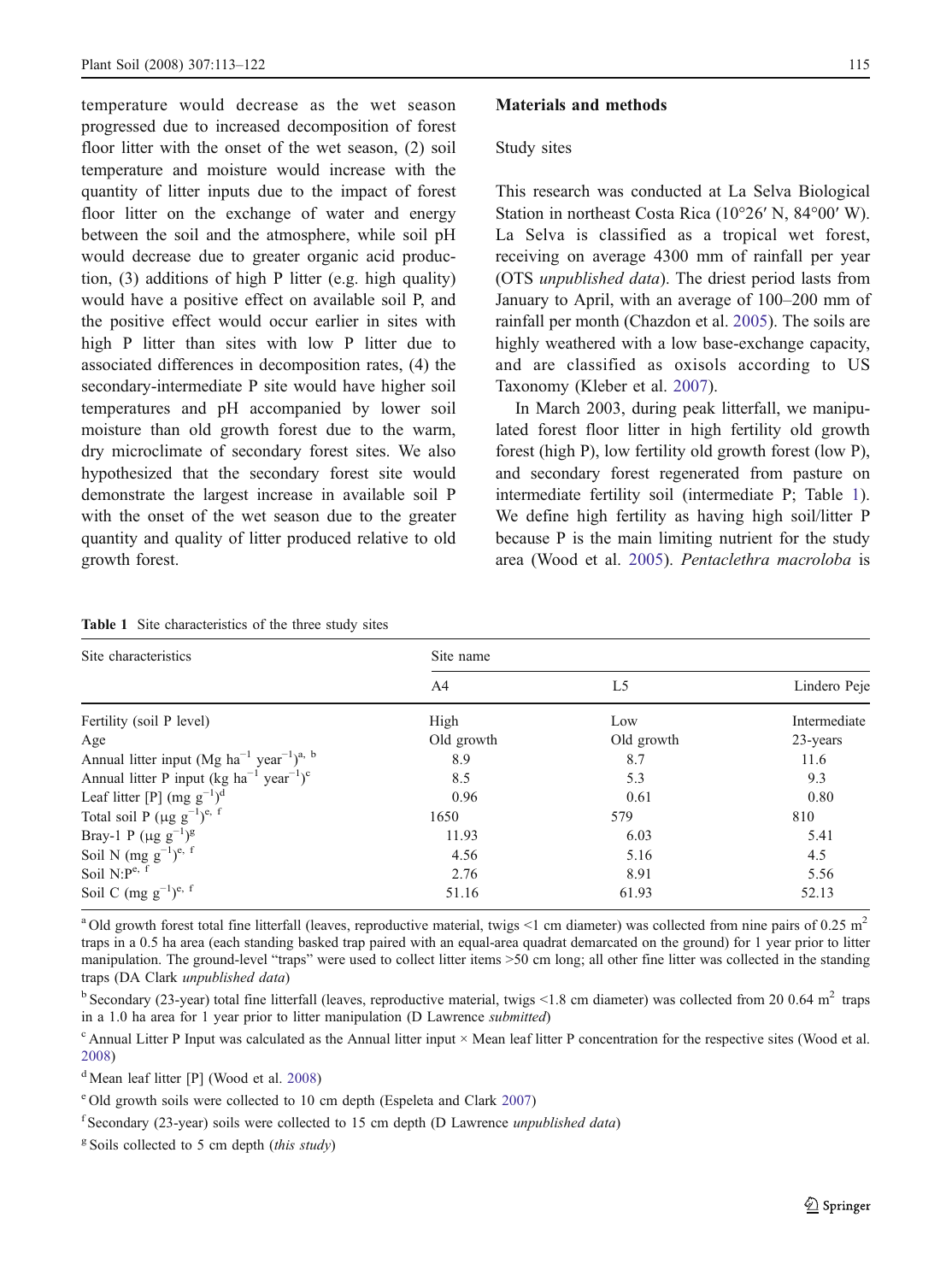<span id="page-3-0"></span>the dominant species in the old growth forest sites, while Goethalsia meiantha is the dominant species in the secondary forest site (D.A. Clark unpublished data, R.L Chazdon *unpublished data*). The annual litter input was highest in the secondary forest (11.6 Mg  $ha^{-1}$  year<sup>-1</sup>), followed by the high and low P old growth stands (8.9 and 8.7 Mg  $ha^{-1}$  year<sup>-1</sup>, respectively; D.A. Clark and D. Lawrence unpublished data). Mean forest floor turnover time (stock divided by flux) was fastest in the high P old growth site, followed by the secondary and low P old growth sites (2.9, 3.7, and 9.0 months, respectively; Table 2).

Within each forest type, we established three replicates for each of three treatments: addition, removal, and control. Leaves and twigs <2 cm in diameter were removed from a 16  $m<sup>2</sup>$  area (removal), weighed and then added to a neighboring  $4 \text{ m}^2$  area (addition). We moved 350–377 g m<sup>-2</sup> (3.5–3.8 Mg)  $\text{ha}^{-1}$ ) in the secondary forest plots, 570–791 g m<sup>-2</sup>  $(5.7–7.9 \text{ Mg ha}^{-1})$  in the low fertility old growth site, and 185–256 g m<sup>-2</sup> (1.9–2.6 Mg ha<sup>-1</sup>) in the high fertility old growth site (dry weight; Table 2). This resulted in a four-fold increase in forest floor mass, an 85–367% increase in annual litter inputs to the forest floor, and a one to three-fold increase in annual organic P inputs (Tables [1](#page-2-0) and 2). For the controls, we established three 5 m linear transects. Within a forest type, all treatments were established at least 10 m apart to minimize treatment interactions.

|  |  | <b>Table 2</b> Forest floor litter treatment |
|--|--|----------------------------------------------|
|  |  |                                              |

Within each treatment (addition, removal, control) we collected initial soil samples (5 cm deep) and measured soil temperature (at 5 cm) immediately prior to litter manipulation. Subsequently these data were collected 1, 3, 8, 15, and 20 weeks after manipulation. Based on mean forest floor turnover time (Table 2) and a decomposition study conducted in this forest, we assumed that much of the mass and P would be lost by 20 weeks (50% P loss after 4 months; Wood et al. [2008](#page-9-0)). This time frame (March– August) also allowed us to fully capture the dry to wet season transition (Fig. [1](#page-4-0)). During this time, mean monthly ambient temperature declined from 25.8°C to 25.4°C, maximum declined from 32.6°C to 31.0°C and minimum increased from 21.1°C to 22.8°C. Monthly rainfall increased from 44 to 560 mm over the same time period (Fig. [1](#page-4-0)). The coefficient of variation (CV) over the 5-month period was much lower for monthly mean temperature than for monthly rainfall (4–7% vs. 53% CV).

# Soil sampling and analysis

Soil samples for each plot were a composite of five soil cores. Temperature measurements were taken next to the soil cores with a soil thermometer (five measures per plot). To measure soil moisture, 5 g of field-wet soil were dried in an oven at 100°C for 24 h. Gravimetric soil moisture (field moist mass minus

| <b>Site</b><br>name (plot #) | Forest floor<br>litter added<br>$(Mg \text{ ha}^{-1})$ | Forest floor<br>litter [P]<br>$(mg g^{-1})$ | Total forest<br>floor P added<br>$(\text{kg ha}^{-1})$ | Bray-1 P<br>Pool ( $kg \text{ ha}^{-1}$<br>to $5 \text{ cm}$ ) | <sup>a</sup> Litter added<br>relative to annual<br>litter input $(\% )$ | <sup>b</sup> Total P added<br>relative to Bray-1<br>P pool $(\%)$ | <sup>c</sup> Forest floor<br>turnover time<br>(months) |
|------------------------------|--------------------------------------------------------|---------------------------------------------|--------------------------------------------------------|----------------------------------------------------------------|-------------------------------------------------------------------------|-------------------------------------------------------------------|--------------------------------------------------------|
| Old growth-high P            |                                                        |                                             |                                                        |                                                                |                                                                         |                                                                   |                                                        |
| A4(1)                        | 7.6                                                    | 0.82                                        | 6.2                                                    | 2.8                                                            | 85                                                                      | 220                                                               | 2.5                                                    |
| A4(2)                        | 10.3                                                   | 0.65                                        | 6.7                                                    | 6.2                                                            | 116                                                                     | 108                                                               | 3.4                                                    |
| A4(3)                        | 8.4                                                    | 0.75                                        | 6.3                                                    | 4.3                                                            | 94                                                                      | 148                                                               | 2.8                                                    |
| Old growth-low P             |                                                        |                                             |                                                        |                                                                |                                                                         |                                                                   |                                                        |
| L5(1)                        | 24.1                                                   | 0.54                                        | 13.1                                                   | 2.3                                                            | 277                                                                     | 581                                                               | 8.2                                                    |
| L5(2)                        | 23.0                                                   | 0.70                                        | 16.1                                                   | 3.2                                                            | 264                                                                     | 500                                                               | 7.9                                                    |
| L5(3)                        | 31.9                                                   | 0.61                                        | 19.4                                                   | 3.0                                                            | 367                                                                     | 657                                                               | 10.9                                                   |
| Secondary-intermediate P     |                                                        |                                             |                                                        |                                                                |                                                                         |                                                                   |                                                        |
| Lindero Peje $(1)$ 15.2      |                                                        | 0.54                                        | 8.1                                                    | 2.3                                                            | 131                                                                     | 355                                                               | 3.9                                                    |
| Lindero Peje (2)             | -14.1                                                  | 0.70                                        | 9.9                                                    | 2.2                                                            | 122                                                                     | 444                                                               | 3.6                                                    |
| Lindero Peje $(3)$ 14.0      |                                                        | 0.65                                        | 9.1                                                    | 1.3                                                            | 121                                                                     | 693                                                               | 3.6                                                    |

<sup>a</sup> Forest floor litter added divided by the total annual litter input for each site  $\times$  100%

<sup>b</sup> Forest floor P added divided by the total Bray-1 P pool (5 cm depth) for each site  $\times$  100%

<sup>c</sup> Pool of forest floor litter divided by the total annual litter input for each site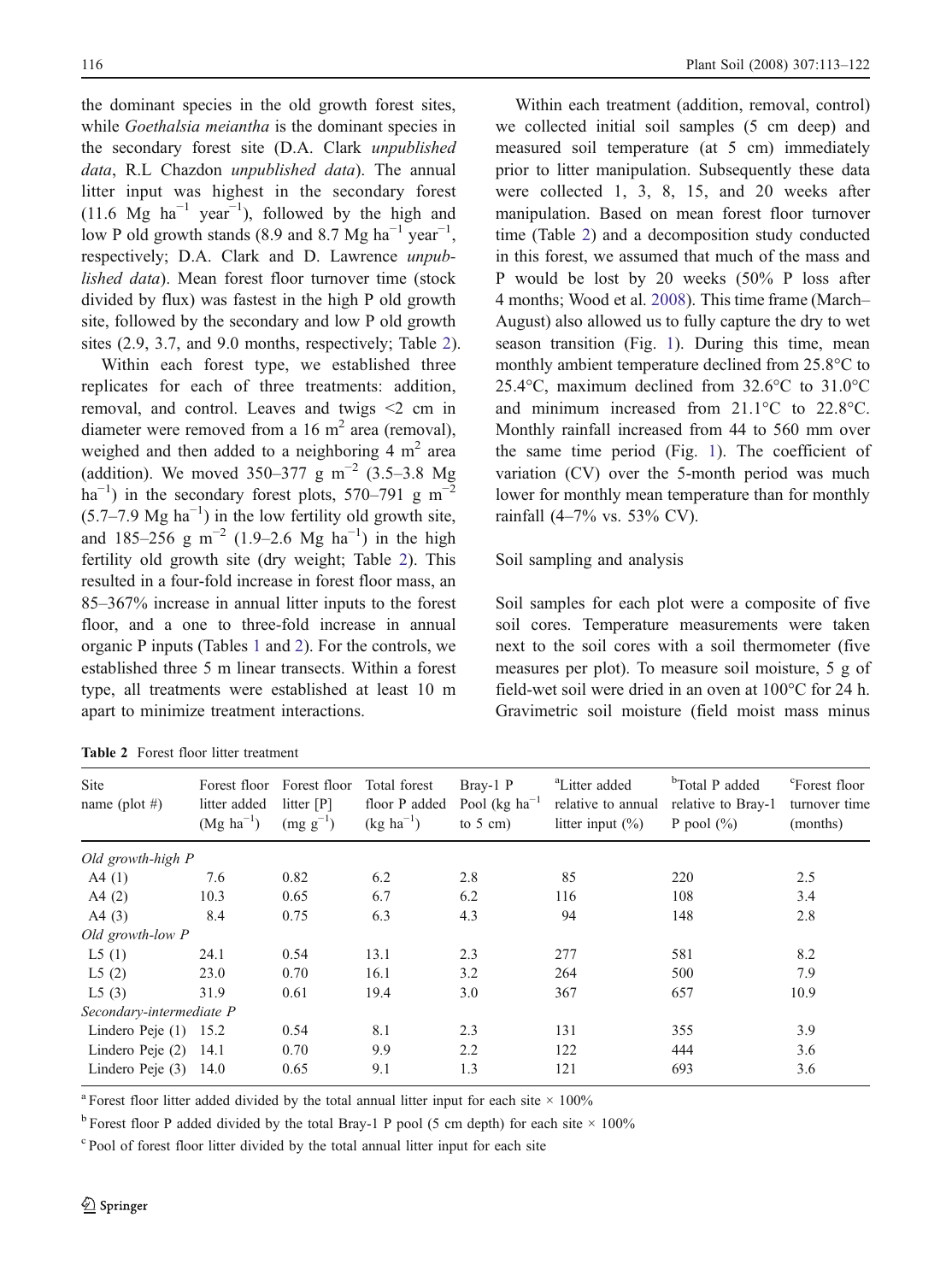<span id="page-4-0"></span>

Fig. 1 Bi-weekly variation in rainfall and litter inputs during the study period (rainfall: OTS unpublished meteorological records; Litterfall: D. Lawrence unpublished data). The arrow indicates when litter manipulation occurred (March 2003)

oven dried mass divided by oven dried mass) was measured on initial soil samples as well as soils collected 1, 3, and 8 weeks after litter manipulation. The remaining soil was air dried and sieved to pass through a 2 mm sieve. Soil pH was determined on airdried soils using a 1:5 soil–water ratio. This soil– water mixture was shaken for 10 min and allowed to settle for 20 min. Measurements were then taken with an Orion pH meter (model 720A). The Bray-1 extract removes acid-soluble Al- and Fe-phosphates through the formation of fluoride complexes with Al and Fe (Stevenson [1986](#page-9-0)), and is widely used as an indicator of plant-available P. Bray-1 P extractions were performed on 2 g of sieved, air-dry soil. The soil was mixed with 20 mL of 1.0 M NH4F and 0.5 M HCl and shaken for 5 min (Bray and Kurtz [1945](#page-8-0)). This mixture was then filtered for 10 min through Schleicher & Schuell 597 filter paper (110 mm) and analyzed colorimetrically on an Alpkem Flow Solution IV using the standard EPA method for total P.

#### Statistical analysis

Data were analyzed using Proc Mixed analysis in Statistical Analysis System (SAS) to determine if soil properties differed among litter treatments and forest stands, and if they changed significantly with time (SAS System for Windows V8.0, 2002, SAS Institute). Proc Mixed uses a restricted maximum likelihood approach for the estimation of model parameters (as opposed to the least squares approach of general linear model procedure (Proc GLM)), and is more suited for the repeated measures experimental design than Proc GLM. When significant differences were found, we used a post-hoc test (Tukey–Duncan) to determine where these differences occurred. If the

difference among treatments was significant for the initial sample collection within a site, the data were "normalized" by subtracting the initial value of each individual plot from all subsequent values so that all sites started with an initial value of zero. Normalizing the data enabled us to determine whether treatment effects were in response to litter manipulation rather than a consequence of natural variability within and among sites.

# **Results**

### Soil moisture

Gravimetric soil moisture in the top 5 cm did not differ significantly among the three litter treatments. The level of soil moisture was, however, significantly influenced by forest age. The secondary forest site had a quarter to a third lower soil moisture than both old growth forest sites (Fig. [2](#page-5-0); Proc Mixed, type effect:  $df=2$ ,  $n=18$ ,  $F=6.79$ ,  $P=0.0064$ , Tukey-Kramer). Soil moisture changed significantly with time (Proc Mixed, time effect:  $df=3$ ,  $n=108$ ,  $F=$ 11.67,  $P \le 0.0001$ ), varying across all treatments from 17% to 87% (absolute difference of 70%) throughout the course of the study. Soil moisture was highest at the end of the wet season month of May  $(70-100\%;$ Fig. [2](#page-5-0)). The temporal variability in soil moisture was not influenced by treatment or forest type.

### Soil temperature

Litter manipulation had no effect on soil temperature at 5 cm depth. However, the old growth-high P forest had significantly higher temperatures (22.3°C) than both secondary and old growth-low P forest (21.3 and 21.5, respectively; Proc Mixed, site effect,  $df=2$ ,  $n=$ 27, F=202.47, P<0.0001). Soil temperature decreased significantly from April to August (2–7% lower in August; Proc Mixed, time effect:  $df=4$ ,  $n=$ 135,  $F=35.91$ ,  $P<0.0001$ ). These patterns were not influenced by forest type or litter treatment (Fig. [3](#page-5-0)).

# Soil pH

As with soil temperature, litter manipulation had no effect on the pH of the top 5 cm of soil (Fig. [4](#page-6-0)). The old growth-high P forest had significantly lower pH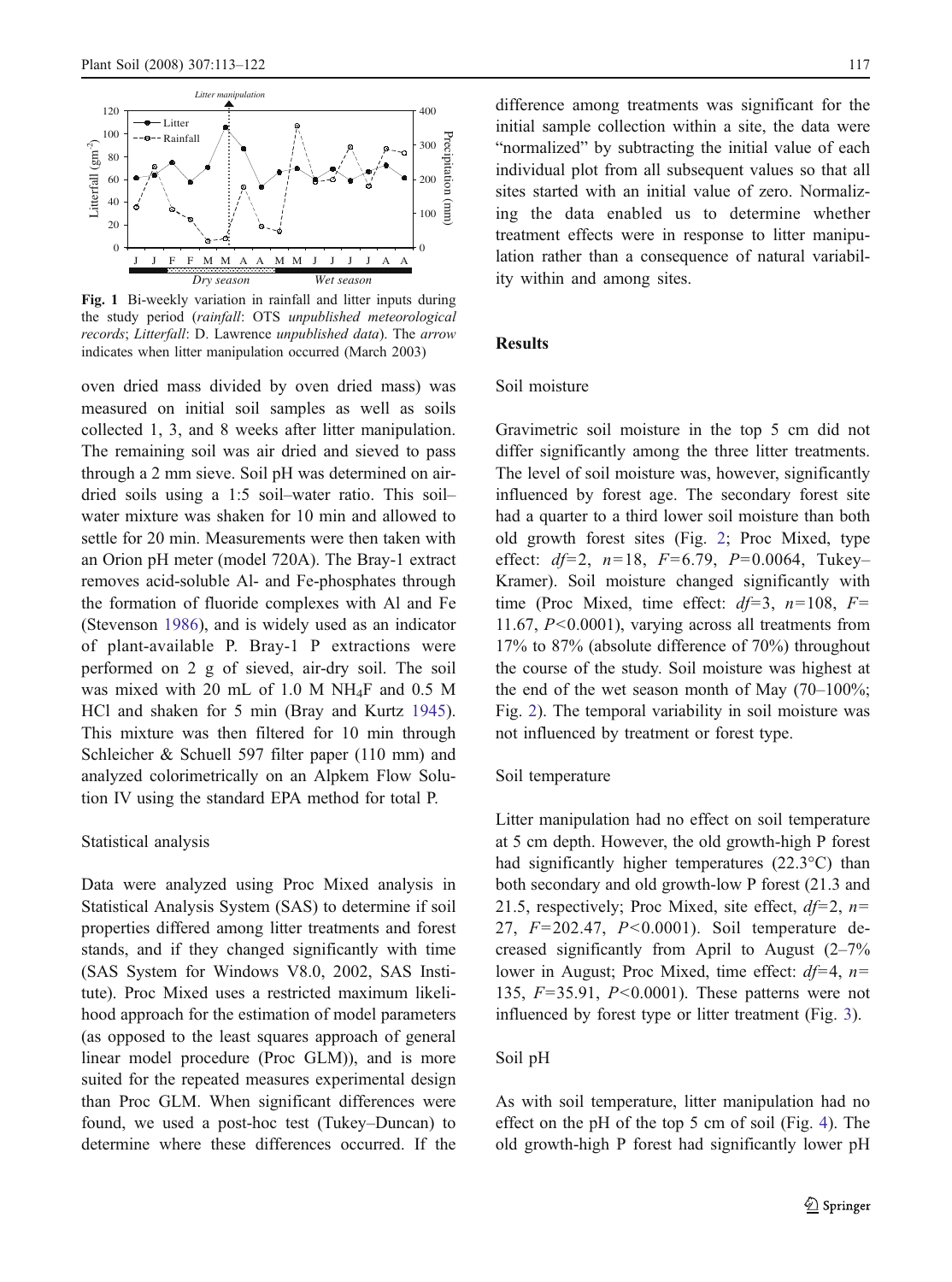<span id="page-5-0"></span>

Fig. 2 Gravimetric soil moisture  $\frac{1}{2}$  for a the three forest types and **b** the three litter treatments. Mean  $\pm$  1 S.E. are presented as there was no significant treatment effect

(mean of 3.77) than soils in both secondary and old growth forest on low P soils (means of 3.97 and 3.84, respectively; Proc Mixed, site effect:  $df=2$ ,  $n=27$ ,  $F=$ 6.47,  $P=0.0037$ ). Soil pH changed significantly with time, decreasing by 6–12% as the wet season progressed from April to August (Proc Mixed, time effect:  $df=4$ ,  $n=135$ ,  $F=15.61$ ,  $P<0.0001$ ).

# Soil phosphorus

Litter manipulation had no effect on Bray-1 P in the top 5 cm. However, the high P site had significantly higher Bray-1 P than both lower P sites (11.9 μg/g old growth-high P forest; 6.0 μg/g old growth-low P forest; 5.4 μg/g secondary-intermediate P forest; Proc Mixed, site effect:  $df=2$ ,  $n=27$ ,  $F=56.07$ ,  $P<0.0001$ ). Bray-1 P varied significantly with time (Proc Mixed, time effect:  $df=4$ ,  $n=135$ ,  $F=8.81$ ,  $P<0.0001$ ). In both intermediate and low P sites, Bray-1 P increased by 37% to 44%, respectively, 1 month after peak litterfall (March) and declined as the rainy season progressed (Fig. [5](#page-6-0)). In the high P site, Bray-1 P also increased 1 month after peak litterfall by 54%. However, in contrast to the low P sites, the high P site experienced a second large spike in Bray-1 P in mid-July, 3 months after litter manipulation and 4 months after peak litterfall (Fig. [5](#page-6-0)). Despite this apparent difference, neither forest site or litter treatment influenced the temporal variation in Bray-1 P.

## **Discussion**

Litter manipulation did not significantly influence any of the soil properties measured (soil moisture, temperature, pH, and Bray-1 P) during the 5 months following treatment. These soil characteristics significantly vary among the three forest stands. In all sites, the soil was drier, hotter, and more basic during the dry season with higher plant available P than in the



Fig. 3 Soil temperature taken at 5 cm depth across a forest types and **b** the three litter treatments. Mean  $\pm$  1 S.E. are presented as there was no significant treatment effect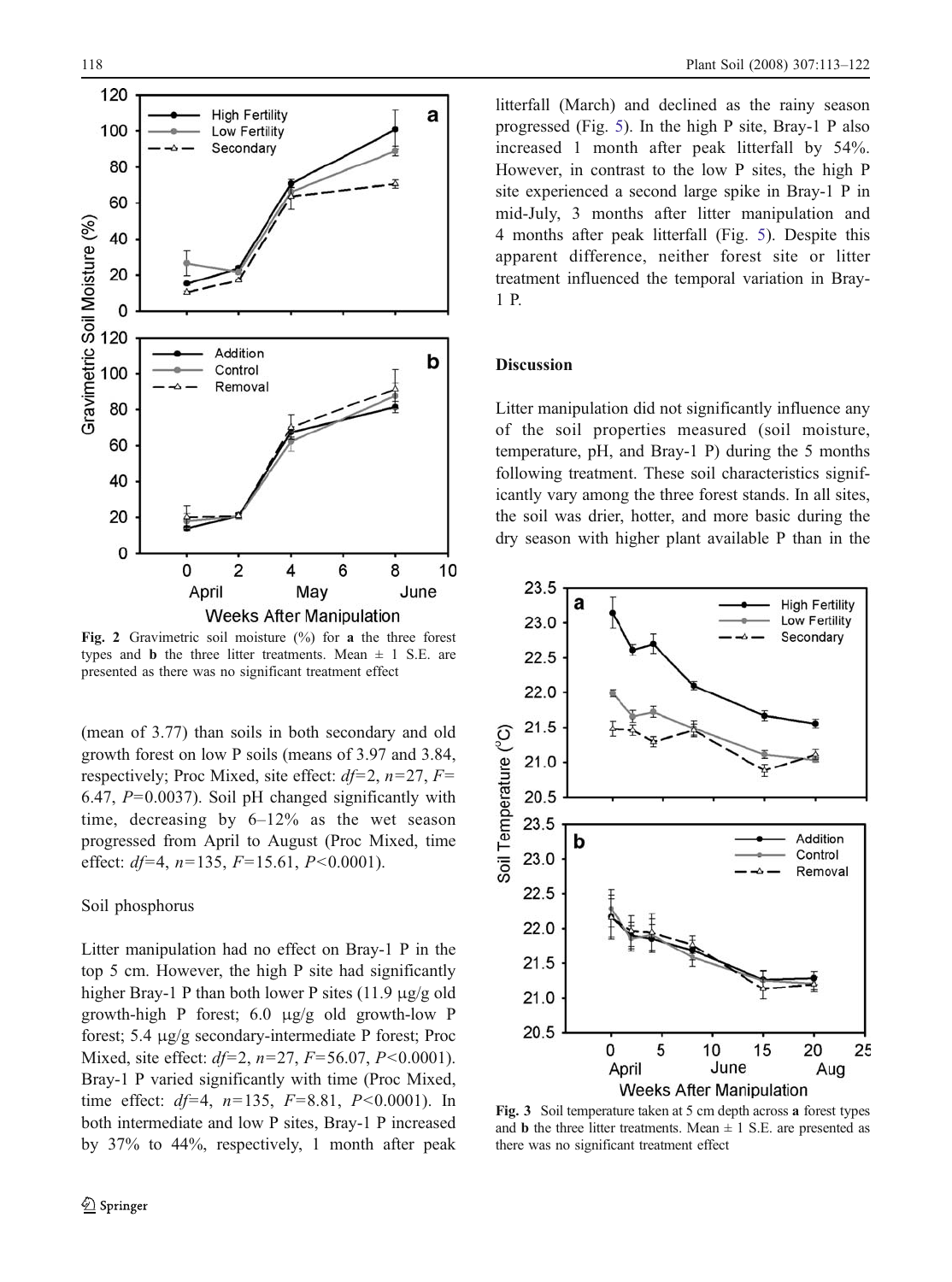<span id="page-6-0"></span>

Fig. 4 Soil pH (in water) across the three forest types (a) and among the three litter treatments (b). The initial soil pH values differed significantly among the three treatments. Therefore, pH values were "normalized" by subtracting the initial value from all measures. Subsequently, the three treatments did not differ significantly. Mean  $\pm$  1 S.E. are presented as there was no significant treatment effect

wet (Figs. [2](#page-5-0), [3](#page-5-0), 4 and 5). These observed trends in soil moisture, soil temperature and soil pH support our original hypotheses. However, the decline in Bray-1 P after the initial wet season spike was unexpected. The overall higher dry season Bray-1 P may reflect low rates of P diffusion through the soil matrix to roots during the dry season, followed by high leaching of P during wet season months (Vitousek [1982](#page-9-0); Attiwill and Adams [1993](#page-8-0); Cleveland et al. [2006](#page-8-0)). Alternatively, this trend could be explained by lower dry season plant demand followed by maximal plant uptake as the wet season progresses and nutrient demand increases (Ladd et al. [1977](#page-8-0); Stark and Jordan [1978](#page-9-0); McGrath et al. [2001](#page-8-0)).

In addition to the observed seasonal variation in soil characteristics, these characteristics also differed significantly among the three forest types. Soil moisture was as much as a third lower in the younger forest than in the two old growth forests. The lower soil moisture is indicative of the low relative humidity and high evaporative rate found in tropical secondary forests (Arunachalam and Arunachalam [1999](#page-8-0); Didham and Lawton [1999](#page-8-0); Martius et al. [2004b](#page-8-0); Vasconcelos and Laurance [2005](#page-9-0)). In addition to lower soil moisture, the secondary forest also had higher soil pH than the two old growth forests. High pH in the secondary forest relative to the old growth sites supports previous findings that combustion of forest biomass upon conversion to agricultural land adds base cations to the soil and hence increases soil pH (McGrath et al. [2001](#page-8-0)).

As expected, the old growth-high P site had higher plant available P than the sites located on less P-rich soils, regardless of forest age (Fig. 5). Therefore, higher total soil P results in greater plant available P. The old growth-high P site also had significantly higher soil temperatures than the two lower P sites.



Fig. 5 Bray-1 P across the three forest types (a) and among the three litter treatments (b). Mean  $\pm$  1 S.E. are presented as there was no significant treatment effect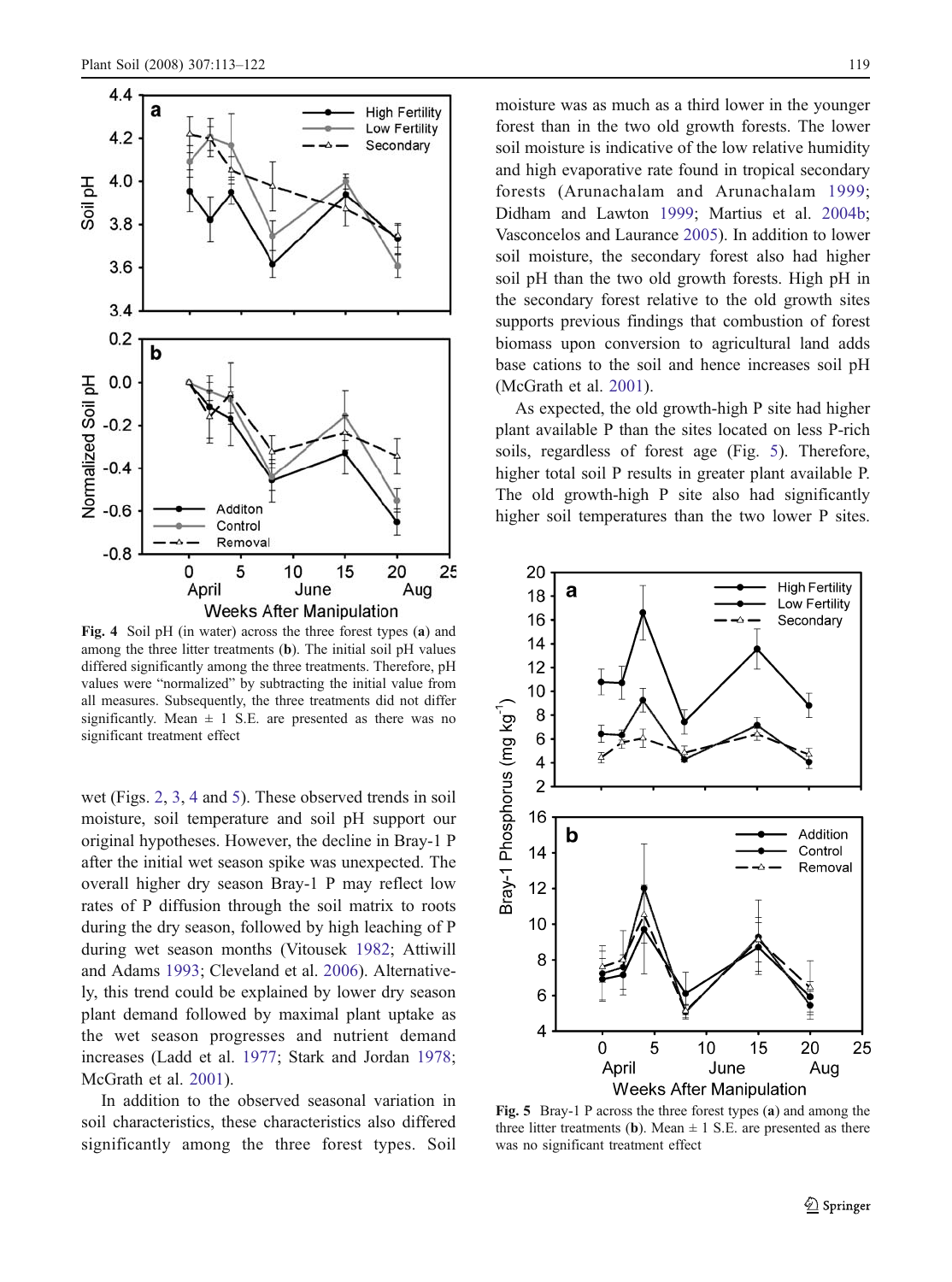This finding is contrary to our expectation that the secondary forest site would have the highest soil temperatures. One explanation might be that the old growth high-P site had a thinner forest floor layer relative to the secondary and old growth-low P sites (Table [2](#page-3-0)). A thinner forest floor could result in more direct solar radiation due to the reduced litter-layer buffer, and hence greater soil warming (Sayer [2005](#page-9-0)). Alternatively, the consistently high soil temperature found in the old growth-high P site could be the consequence of a slightly later sample time relative to the other two forest sites (approximately 1 h; Doff Sotta et al. [2004](#page-8-0)).

In contrast to the significant seasonal and spatial variation in soil properties, none of the measured soil characteristics responded to litter manipulation. This lack of response is surprising given the magnitude of the litter treatment. We added the equivalent of one to four times the annual litter input (approximately 7.6–31.9 Mg  $ha^{-1}$ ; Table [2](#page-3-0)). The P contained in this litter accounted for one to seven times the Bray-1 P soil pool (Table [2](#page-3-0)). In addition, the experiment was established during peak dry season; hence, the effect of litter addition should have been maximized due to the thicker forest floor found during this time of year. However, despite large additions of litter and P, there was no effect on soil temperature, moisture, pH or available soil P after 5 months. In fact, as previously discussed, Bray-1 P tended to decline with the progression of the wet season, contradicting our hypothesis that plant available P would be amplified in the litter addition sites as P from the decomposing litter is mineralized (Lodge et al. [1994](#page-8-0)). This trend (initial increase followed by depletion) combined with the lack of response to elevated litter inputs would indicate that nutrient mineralization of accumulated dry season litter is not the main driver of short-term variation in soil P. Rather, the seasonal spike in Bray-1 P observed after the onset of the wet season could reflect P release from lysed microbial cells (Lodge et al. [1994](#page-8-0); Singh et al. [1989](#page-9-0)). During dry season months, microorganisms accumulate intracellular solutes, which then cause them to lyse upon re-wetting (Lodge et al. [1994](#page-8-0)). Alternatively, the lack of response to litter manipulation in the soil could be an indication of plants taking up P maximally as it is mineralized from decomposing litter via root growth directly into the litter layer (Stark and Jordan [1978](#page-9-0); Attiwill and Adams [1993](#page-8-0); McGrath et al. [2000](#page-8-0); Sayer et al. [2006](#page-9-0)). A large-scale litter manipulation conducted in these same sites resulted in leaf litter production increasing significantly 2 to 4 months later (Wood et al. [2008](#page-9-0)). The increase in leaf litter production in response to litter addition supports the hypothesis that nutrients mineralized from decomposing litter are taken up immediately by the vegetation, rather than being transferred to the soil. It would also explain the similar Bray-1 P concentrations in the soil regardless of forest floor treatment. Alternatively, the temporal data are consistent with microbes taking P out of the soil to process newly fallen litter (Vitousek [1982](#page-9-0); Singh et al. [1989](#page-9-0)). If a period of immobilization occurs, the lag between the timing of litter inputs and subsequent enhancement of soil P availability may be greater than the 5-month duration of this study.

# **Conclusions**

In general, soils were drier, warmer and more basic during the dry season months. Contrary to expectations, Bray-1 P initially increased with the onset of the wet season, but steadily decreased as the wet season progressed. The high dry season Bray-1 P may be due to low rates of P diffusion through the soil matrix to roots combined with lower plant demand during this period (McGrath et al. [2001](#page-8-0)). This trend could also be explained by release of microbial-bound P as a result of the lysing of microbial cell walls with the onset of the wet season (Lodge et al. [1994](#page-8-0)).

Soil characteristics differed significantly among the three forest types. As expected, the old growth high-P forest had higher plant available-P than the two lower P sites. In addition, soil pH was higher and soil moisture was lower in the secondary forest versus the two old growth forests. However, contrary to our expectations, soil temperature was highest in the old growth high-P site. This difference could be due to differences in the thickness of the litter layer, or an artifact of a slightly later sampling time at this site. Despite differences in the magnitude of the measured variables among the three forest types, their temporal patterns were the same, regardless of age or fertility. This similarity in temporal patterns across sites would indicate that climate is a more important driver of short-term variation in soil characteristics than the quality and quantity of litter inputs.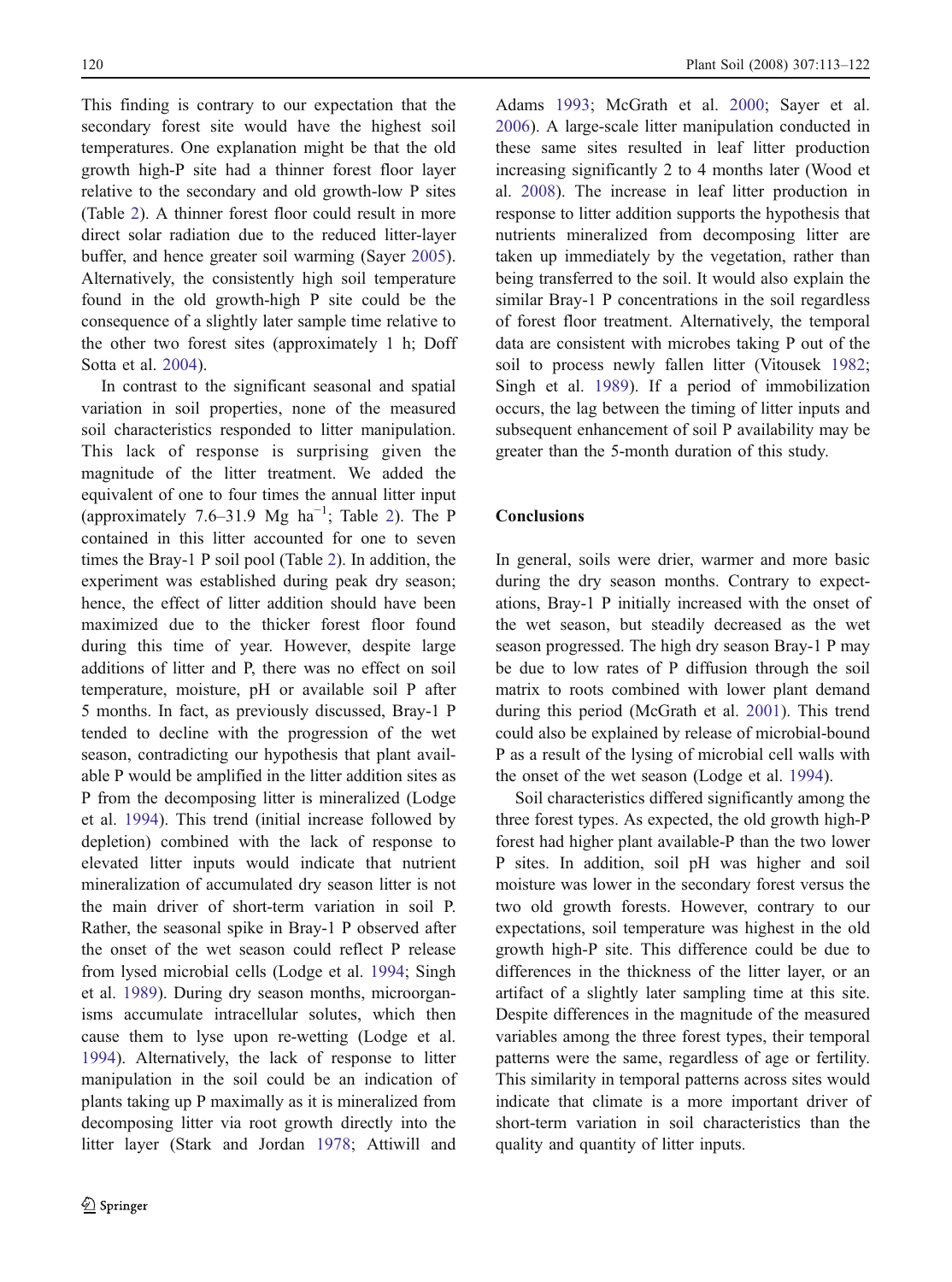<span id="page-8-0"></span>Finally, despite significantly increasing both the litter and nutrient inputs to the soil, none of the soil characteristics measured responded to litter manipulation after 5 months of decomposition. This result could indicate maximal plant uptake of nutrients from decomposing litter via root growth directly into the litter layer (Stark and Jordan [1978](#page-9-0); Sayer et al. [2006](#page-9-0)). It is also possible that the period of immobilization is longer than what was captured in this study. Future research should expand on these findings by incorporating more frequent sampling over a longer time period, increasing the number of replicate forest types, and manipulating litter at different times throughout the year.

Acknowledgements We would like to thank Deborah A. Clark and David B. Clark for providing site-level data for the two old growth sites included in this study. This research was funded by the Andrew W. Mellon Foundation and the University of Virginia. Support for the Carbono Project plots and the long-term litterfall measurements in them was provided by the National Science Foundation (DEB-9629245), the Andrew W. Mellon Foundation, and Conservation International's team Initiative.

## References

- Aerts R (1997) Climate, leaf litter chemistry and leaf litter decomposition in terrestrial ecosystems: a triangular relationship. Oikos 79:439–449
- Arunachalam K, Arunachalam A (1999) Recovery of a felled subtropical, humid forest: microclimate and soil properties. Ekologia-Bratislava 18:287–300
- Attiwill PM, Adams MA (1993) Nutrient cycling in forests. New Phytol 124:561–582
- Berendse F (1994) Litter decomposability—a neglected component of plant fitness. J Ecol 82:187–190
- Binkley D, Giardina C (1998) Effects of dominant plant species on soil during succession in nutrient-poor ecosystems. Biogeochemistry 42:73–88
- Bray RH, Kurtz LT (1945) Determination of total, organic and available forms of phosphorus in soils. Soil Sci 59:39–45
- Brown S, Lugo AE (1990) Tropical secondary forests. J Trop Ecol 6:1–32
- Campo J, Maass M, Jaramillo VJ, Martinez-Yrizar A, Sarukhan J (2001) Phosphorus cycling in a Mexican tropical dry forest ecosystem. Biogeochemistry 53:161–179
- Chazdon RL, Brenes AR, Alvarado BV (2005) Effects of climate and stand age on annual tree dynamics in tropical second-growth rain forests. Ecology 86:1808–1815
- Cleveland CC, Townsend AR, Constance BC, Ley RE, Schmidt SK (2004) Soil microbial dynamics in Costa Rica: seasonal and biogeochemical constraints. Biotropica 36:184–195
- Cleveland CC, Reed SC, Townsend AR (2006) Nutrient regulation of organic matter decomposition in a tropical rain forest. Ecology 87:492–503
- Didham RK, Lawton JH (1999) Edge structure determines the magnitude of changes in microclimate and vegetation structure in tropical forest fragments. Biotropica 31:17–30
- Doff Sotta E, Meir P, Malhi Y, Donato Nobre A, Hodnetts M, Grace J (2004) Soil  $CO<sub>2</sub>$  efflux in a tropical forest in the Central Amazon. Global Change Biol 10:601–617
- Espeleta JF, Clark DA (2007) Multi-scale variation in fine root biomass in a tropical rain forest: a seven-year study. Ecol Monogr 77:377–404
- Ewel JJ (1976) Litter fall and leaf decomposition in a tropical forest succession in eastern Guatemala. J Ecol 64:293–307
- Hobbie S (1992) Effects of plant species on nutrient cycling. Trends Ecol Evol 7:336–339
- Jenny H (1941) Factors of soil formation. McGraw-Hill, New York
- Killham K (1994) Soil ecology. Cambridge University Press, Cambridge
- Kleber M, Schwendenmann L, Veldkamp E, Rößner J, Jahn R (2007) Halloysite versus gibbsite: silicon cycling as a pedogenetic process in two lowland neotropical rain forest soils of La Selva, Costa Rica. Geoderma 138:1–11
- Ladd JN, Parsons JW, Amato M (1977) Studies of nitrogen immobilization and mineralization in calcareous soils—I. Distribution of immobilized nitrogen amongst soil fractions of different particle size and density. Soil Biol Biochem 9:309–318
- Lawrence D (2005) Regional-scale variation in litter production and seasonality in tropical dry forests of southern Mexico. Biotropica 37:561–570
- Lodge DJ, McDowell WH, McSwiney CP (1994) The importance of nutrient pulses in tropical forests. Trend Ecol Evol 9:384–387
- Martius C, Hofer H, Garcia MVB, Rombke J, Hanagarth W (2004a) Litter fall, litter stocks and decomposition rates in rainforest and agroforestry sites in central Amazonia. Nutrient Cycl Agroecosyst 68:137–154
- Martius C, Hofer H, Garcia MVB, Rombke J, Forster B, Hanagarth W (2004b) Microclimate in agroforestry systems in Central Amazonia: does canopy closure matter to soil organisms. Agr Syst 60:291–304
- McGrath DA, Comerford NB, Duryea ML (2000) Litter dynamics and monthly fluctuations in soil phosphorus availability in an Amazonian agroforest. Forest Ecol Manag 131:167–181
- McGrath DA, Smith CK, Gholz HL, Oliveira FD (2001) Effects of land-use change on soil nutrient dynamics in Amazonia. Ecosystems 4:625–645
- Ogée J, Brunet Y (2002) A forest floor model for heat and moisture including a litter layer. J Hydrol 255:212–233
- Powers JS, Schlesinger WH (2002) Relationships among soil carbon distributions and biophysical factors at nested spatial scales in rain forests of Northeastern Costa Rica. Geoderma 109:165–190
- Putuhena WM, Cordery I (1996) Estimation of interception capacity of the forest floor. J Hydrol 180:283–299
- Read L, Lawrence D (2003) Litter nutrient dynamics during succession in dry tropical forests of the Yucatan: regional and seasonal effects. Ecosystems 6:747–761